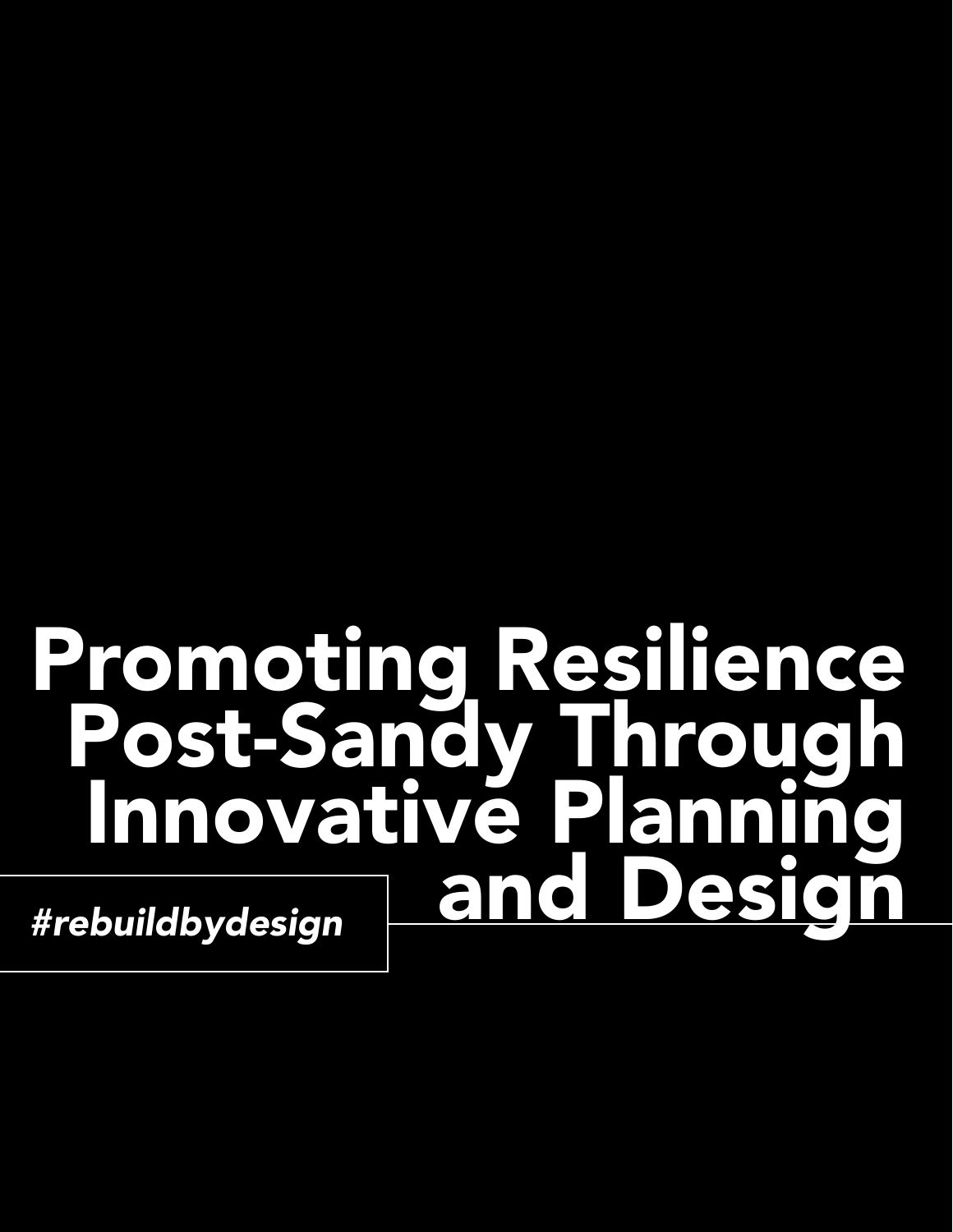# **REBUILD BY DESIGN: Hurricane Sandy Regional Planning and Design Competition**

# *Design Brief June 21, 2013*

## **INTRODUCTION**

The Hurricane Sandy Rebuilding Task Force is pleased to launch REBUILD BY DESIGN, a multi-stage regional design competition to promote resilience for the Sandy-affected region. The goal of the competition is two-fold: to promote innovation by developing regionally-scalable but locally-contextual solutions that increase resilience in the region, and to implement selected proposals with both public and private funding dedicated to this effort. The competition also represents a policy innovation as U.S. Department of Housing and Development (HUD) will set aside Community Development Block Grant Disaster Recovery (CDBG-DR) funding specifically to incentivize implementation of winning projects and proposals. Design solutions are expected to range in scope and scale -- from large-scale urban and multi-functional green infrastructure, to small-scale distributed flood protection measures and resilient residential structures, for example. The competition process will also strengthen our understanding of regional interdependencies, fostering coordination and resilience both at the local level and across the United States.

On December 7, 2012 President Obama signed an [executive order](http://www.whitehouse.gov/the-press-office/2012/12/07/executive-order-establishing-hurricane-sandy-rebuilding-task-force) creating the Hurricane Sandy Rebuilding Task Force to "…ensure that the Federal Government continues to provide appropriate resources to support affected State, local, and tribal communities to improve the region's resilience, health, and prosperity by building for the future." The Task Force exists to ensure cabinet-level, government-wide and region-wide coordination to help communities as they are making decisions about long-term rebuilding.

## **OBJECTIVES**

The competition seeks to bring local, regional, and international knowledge to bear in order to:

- 1. Contribute to a better understanding of the region's vulnerabilities, strengths, and interdependencies;
- 2. Generate design proposals that focus on regionally applicable solutions, increase resilience, develop and promote innovation, and integrate local efforts in the region;
- 3. Build capacity of local communities and federal agencies while promoting an integrated regional approach;
- 4. Connect to local efforts and strengthen the collaboration within governments and between government, business, academic, non-profit, and other organizations;
- 5. Ignite innovation, outside-the-box perspectives, and address new trends; and
- 6. Execute world-class projects with regional impact (either large scale or replicable across the region).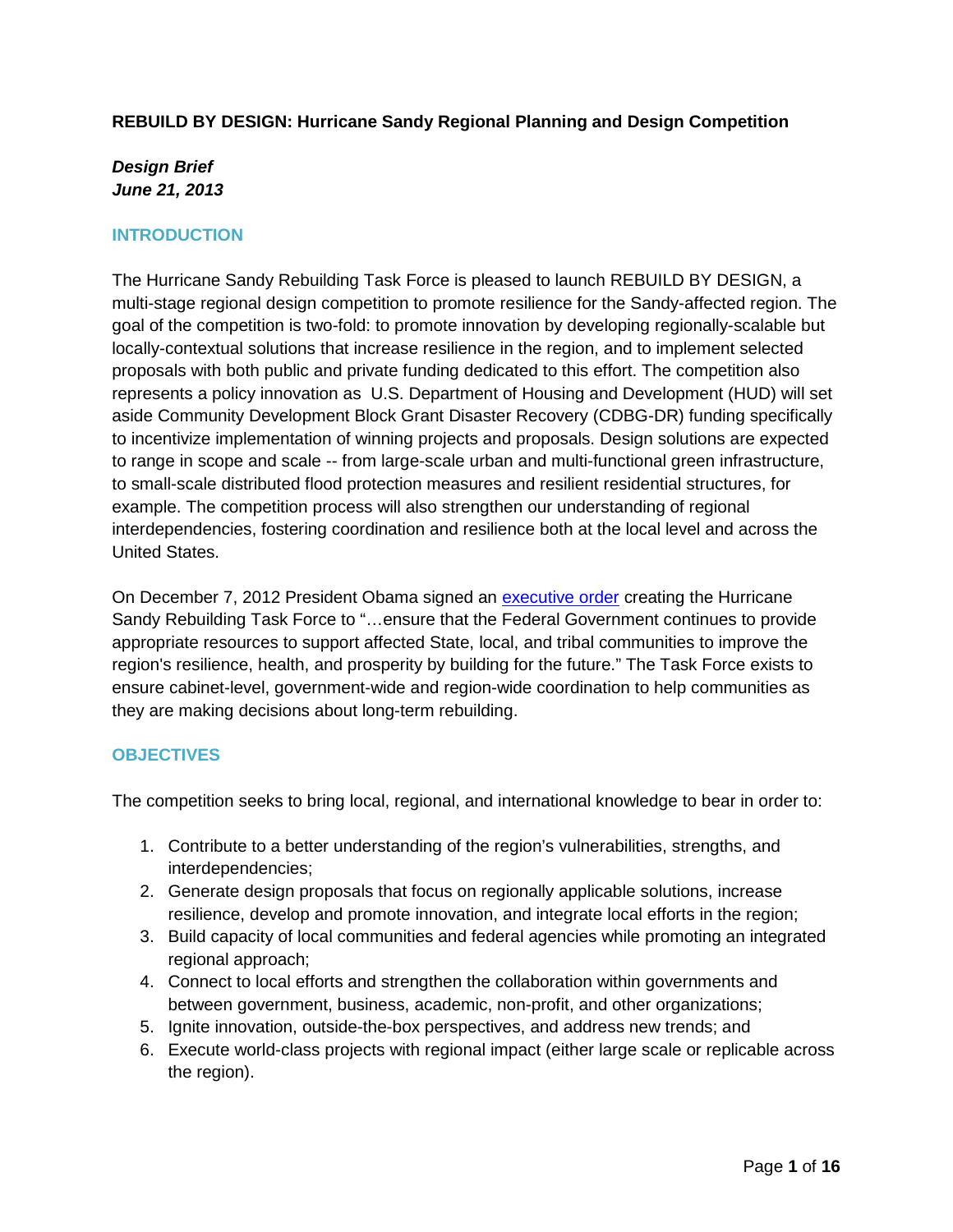## **SITE / FOCUS AREAS**

While REBUILD BY DESIGN may result in design solutions that are applicable across the United States, design teams are asked to focus on the most-affected and most-vulnerable areas of the Sandy-affected region within Connecticut, Maryland, New Jersey, New York, and Rhode Island.

This is a complex region, with differing governance structures, culture, etc. To help navigate this complexity, the competition is organized around four focus areas: coastal communities, highdensity urban environments, ecological and water body networks, and a catch-all category of unidentified or unexpected focus. Design teams will be expected to select one of the four focus areas outlined below:

#### *Coastal communities*

This category focuses on small- to mid-sized coastal communities. These communities are characterized by limited capacity and high coastal vulnerability. Here, there is often a tension between environmental and economic systems (i.e. the tourism industry is dependent on the environment and also vulnerable to it).

#### *High-density urban environments*

These economically-significant areas have impacts on both the region and the nation as a whole. These communities have highly complex built and human systems and significant economic value for the entire region. When storms like Sandy hit these communities they cause major disruptions to both the local and regional economy.

## *Ecological and waterbody networks*

These networks are regional by nature; watersheds and ecosystems disregard administrative boundaries and must be considered from the regional scale. This category focuses on the interdependencies between the built and natural environments.

#### *The unidentified and unexpected*

This category allows for selected teams to pursue unexpected questions and innovative proposals outside of the framework provided above. This is an open category to encourage outside-the-box approaches and proposals.

## **PHASING: ANALYSIS AND PROBLEM DEFINITION TO SPECIFIC SOLUTIONS**

#### *Stage One: June – July 2013*

- Request for qualifications and concepts issued
- Selection of teams to participate

#### *Stage Two: August – October 2013*

- Research and collaborative analysis of the region with a wide-variety of stakeholders
- Identification of key design opportunities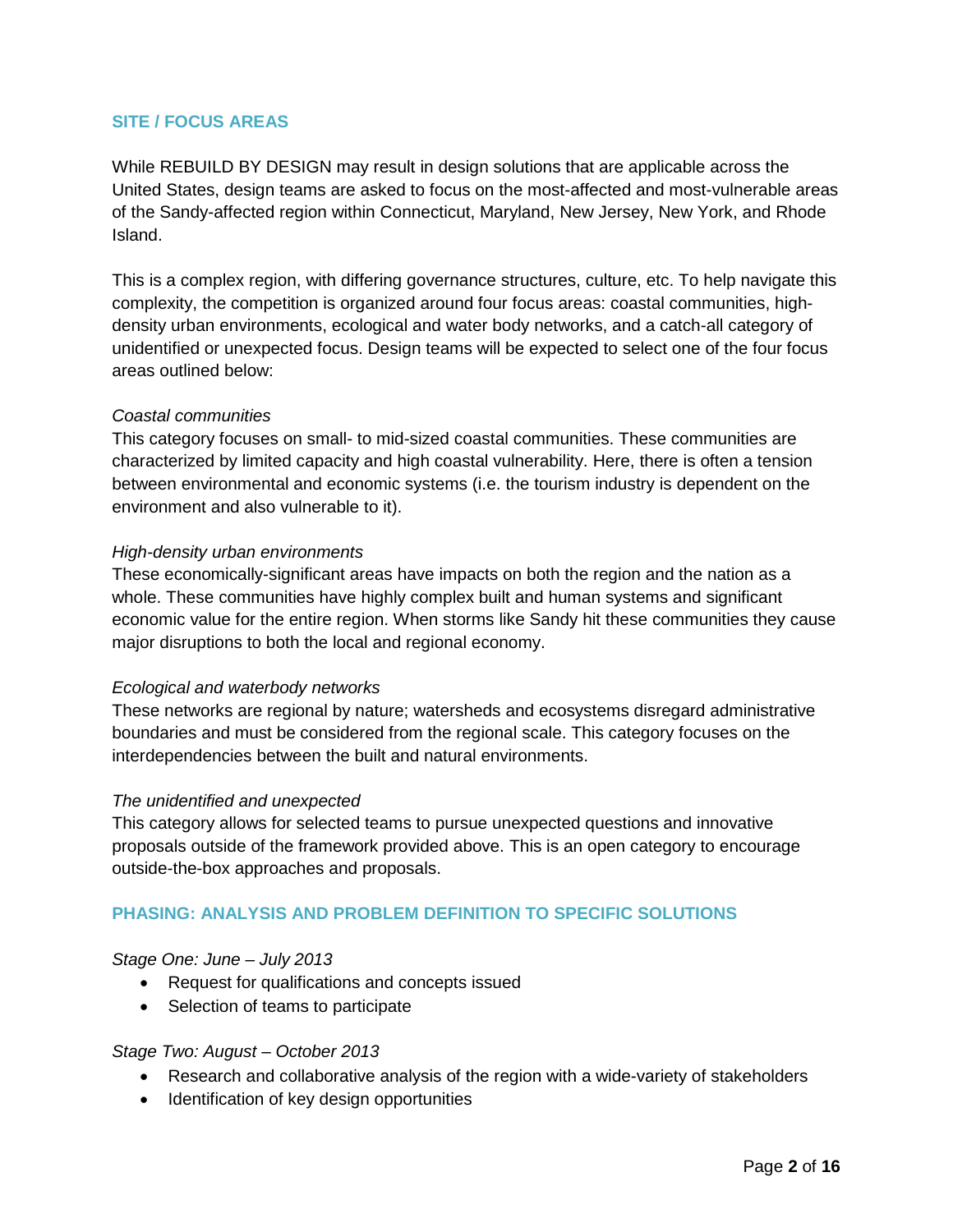*Stage Three: November 2013 – February 2014*

- Development of site-specific schematic design solutions
- Community engagement and intense collaboration with state/local government partners

#### *Stage Four: March 2014 – TBD*

- Design development of winning design solutions
- Implementation of winning design solutions with federal disaster recovery funds

## **DETAILED PROCESS, TIMELINE, AND DELIVERABLES**

#### **Stage One: June – July 2013**

*Request for qualifications and selection of 5-10 Design Teams*

*Process*: Applicants must submit a short proposal, detailed in the REBUILD BY DESIGN Request for Qualifications (see Appendix A), which summarizes their interdisciplinary expertise and presents an initial approach related to one of the four focus areas. Applicants will have to submit both an idea on how they want to work on this (process) and what their initial thinking is on the issues at stake and the possible concepts that might emerge. Applicants will be asked to illustrate these concepts in regard to what vulnerabilities their team would focus on. These concepts will serve as illustrations of the applicant's approach and innovative thinking; however, it is expected that selected Design Teams may need to adjust their approach based on the analysis process in Stage Two.

> Applicants must include professional expertise in at least three of the following fields: infrastructure engineering, landscape design, urban design, architecture, land-use planning, industrial design, community engagement, and communications design. Applicants with additional expertise in the following fields are preferred: community building, social science, economics, ecology, hydrology, water safety, transportation, resilience, sustainability, projectmanagement, finance, arts, graphic design, and others. Applicants must have demonstrable experience in interdisciplinary research, analysis, and design – especially related to the spatial impacts of ecological, economic, and social development on the regional scale.

While by no means exhaustive, a Starter Kit of helpful information about the region has been compiled (see Appendix B) and is attached to this design brief. It contains a preliminary list of relevant datasets, general analyses, and existing plans.

At the end of Stage One, the Task Force, serving as the Selection Committee, will identify 5-10 applicants to proceed to Stages Two and Three as Design Teams.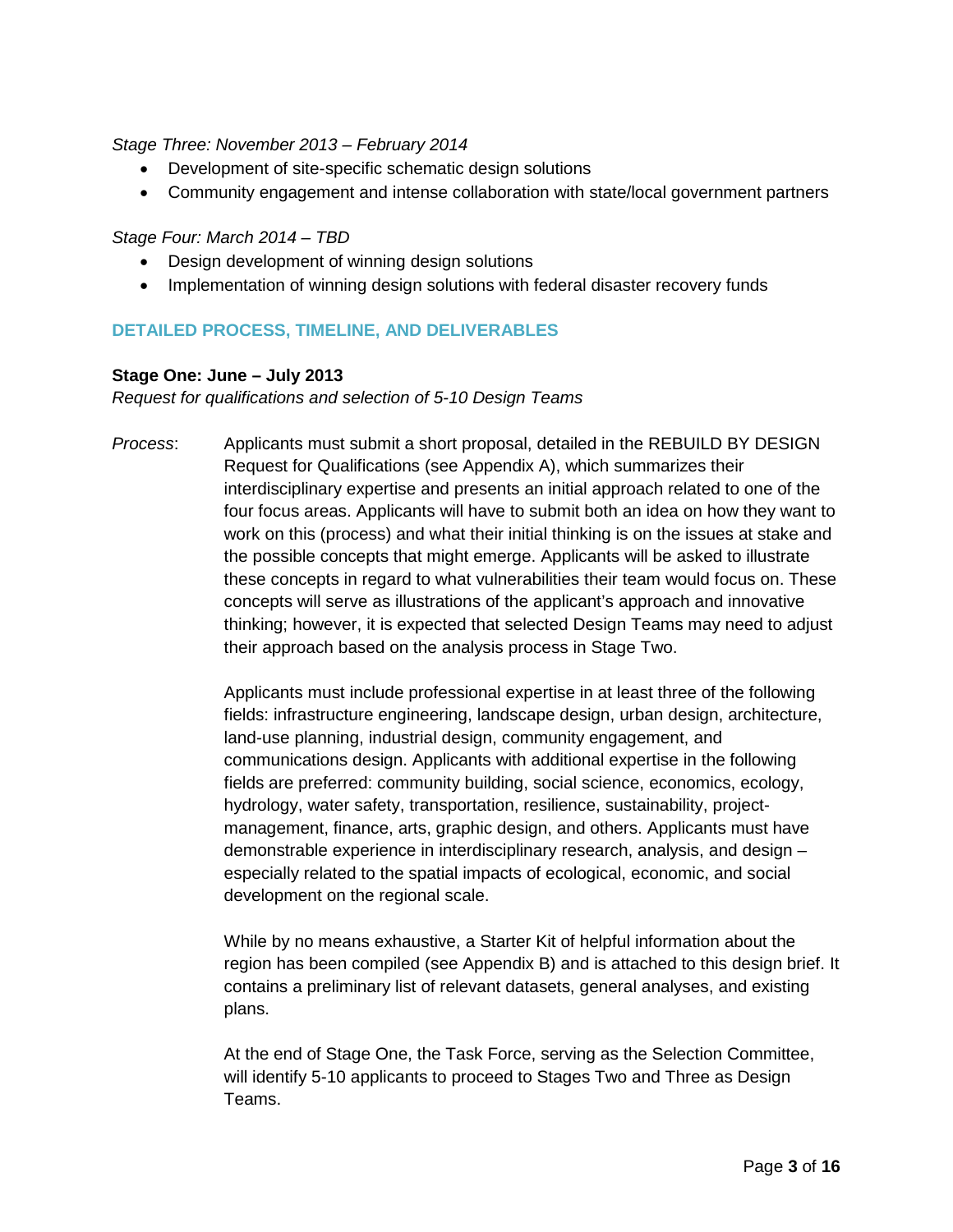| Timeline: | June 19, 2013      | Request for Qualifications and Approach is Released |
|-----------|--------------------|-----------------------------------------------------|
|           | July 20, 2013      | Deadline to Submit Response                         |
|           | July 25, 2013      | Review/Selection of 5-10 Design Teams               |
|           | Early August, 2013 | Public Announcement of selected Design Teams        |

*Deliverables*: PDF proposal outlining applicant's qualifications and conceptual approach.

#### **Stage Two: August – October 2013**

*Analysis of the region through collaborative process*

*Process*: Applicants selected to proceed to Stage Two as Design Teams will receive \$100,000 USD for all their efforts in Stage Two. The selected Design Teams will participate in an intense participatory process that will involve HUD, New York University's Institute of Public Knowledge (IPK), and other partners in the region. This process will include engagement with a wide-range of stakeholders (including state and local government) and experts to develop a comprehensive understanding of the region, its interdependencies, key vulnerabilities, and areas that warrant integrated design thinking and solutions.

> Teams will be expected to participate in the following over the three-month analysis stage:

- Ongoing seminars around relevant themes and knowledge;
- A series of team symposia (one every three weeks) to discuss common needs for information/resources;
- Several regional site visits to interact with local stakeholders, engage the public, and witness affected spaces and structures; and
- An opening and closing conference for the analysis stage.

NOTE: Content from this facilitated analysis process, being collaborative in nature and involving a wide-range of stakeholders, will be public, meaning that it can be used by all teams and will be collected throughout the process and presented by NYU IPK through a variety of mediums.

This iterative research process will underpin the analysis conducted by each of the Design Teams in their chosen focus area, and inform each Design Team's production of a research report and public presentation.

As part of the research and analysis stage, Design Teams must also identify at least three to five design opportunities resulting from their research. Design opportunities are defined as key opportunities or key projects that have the potential for maximum impact on the region's strengths and vulnerabilities. These opportunities can be both site-specific and/or representative of a typology that is regionally replicable.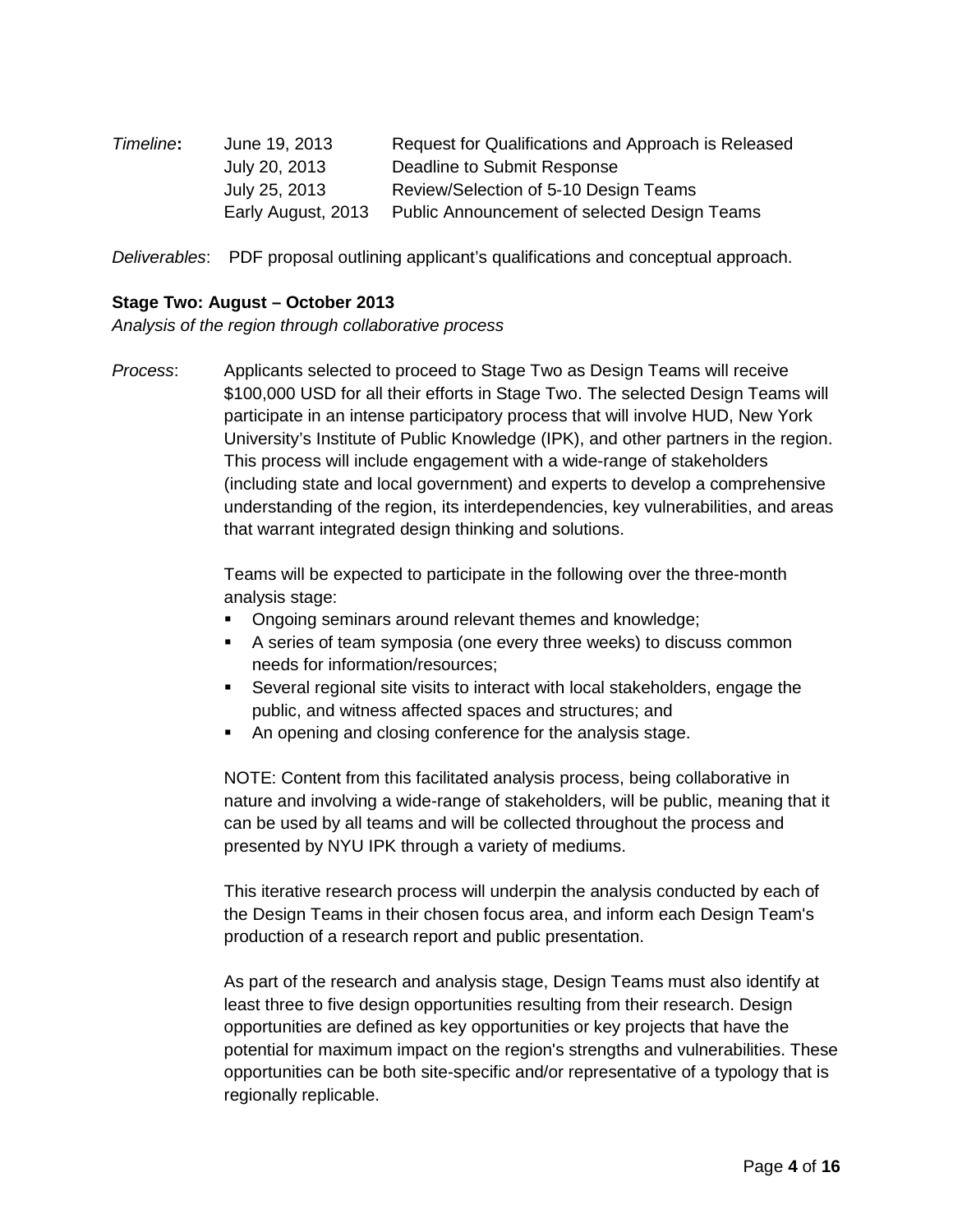Through a collaborative process with the Design Teams, Competition Jury (see below), and other stakeholders, each Design Team will end up with one design opportunity for development and refinement in Stage Three in collaboration with state and local communities.

By defining the design questions through the competition process, this competition will incorporate the regional scale and perspective and will reflect the insight and interests of state and local stakeholders.

Design Teams will then select one design opportunity to focus on in Stage 3.

| Timeline: | Mid-August, 2013   | <b>Opening Conference</b>                  |
|-----------|--------------------|--------------------------------------------|
|           | August - October   | Ongoing Seminars and Team Symposia         |
|           | August - October   | Six Regional Site Visits (exact sites TBD) |
|           | Late October, 2013 | <b>Closing Conference</b>                  |

*Deliverables*: Each Design Team will be expected to submit a highly-accessible digital research report that includes visual and non-visual analysis, and identification of at least three to five design opportunities within their focus area. Design Teams will publicly present their research at a conference in October 2013. These analyses will be compiled into a public catalog of submissions and synthesis document that could be used by a wide variety of stakeholders. NOTE: The details and format for each of the Stage Two deliverables will be the subject of discussions and agreement with selected Design Teams.

## **Stage Three: November 2013 – February 2014**

*Development of design solutions and community/partner engagement*

*Process*: During this stage, Design Teams will receive an additional \$100,000 to design site-specific proposals for locally-implementable and/or regionally-scalable projects. In addition to design drawings, Design Teams will be expected to propose a strategy for implementation that identifies partners, funding, and timing.

> The design development phase will involve a facilitated, iterative community engagement process with all levels of government. Design Teams will engage with local political leadership in order to identify specific sites and individual projects relevant to the design opportunity identified in Stage Two, and to partner with a local or state government entity.

The Competition Jury will evaluate the final design proposals (based on criteria that will be provided) and identify winning projects that may be implemented by local or state governments with federal disaster recover resources. Winning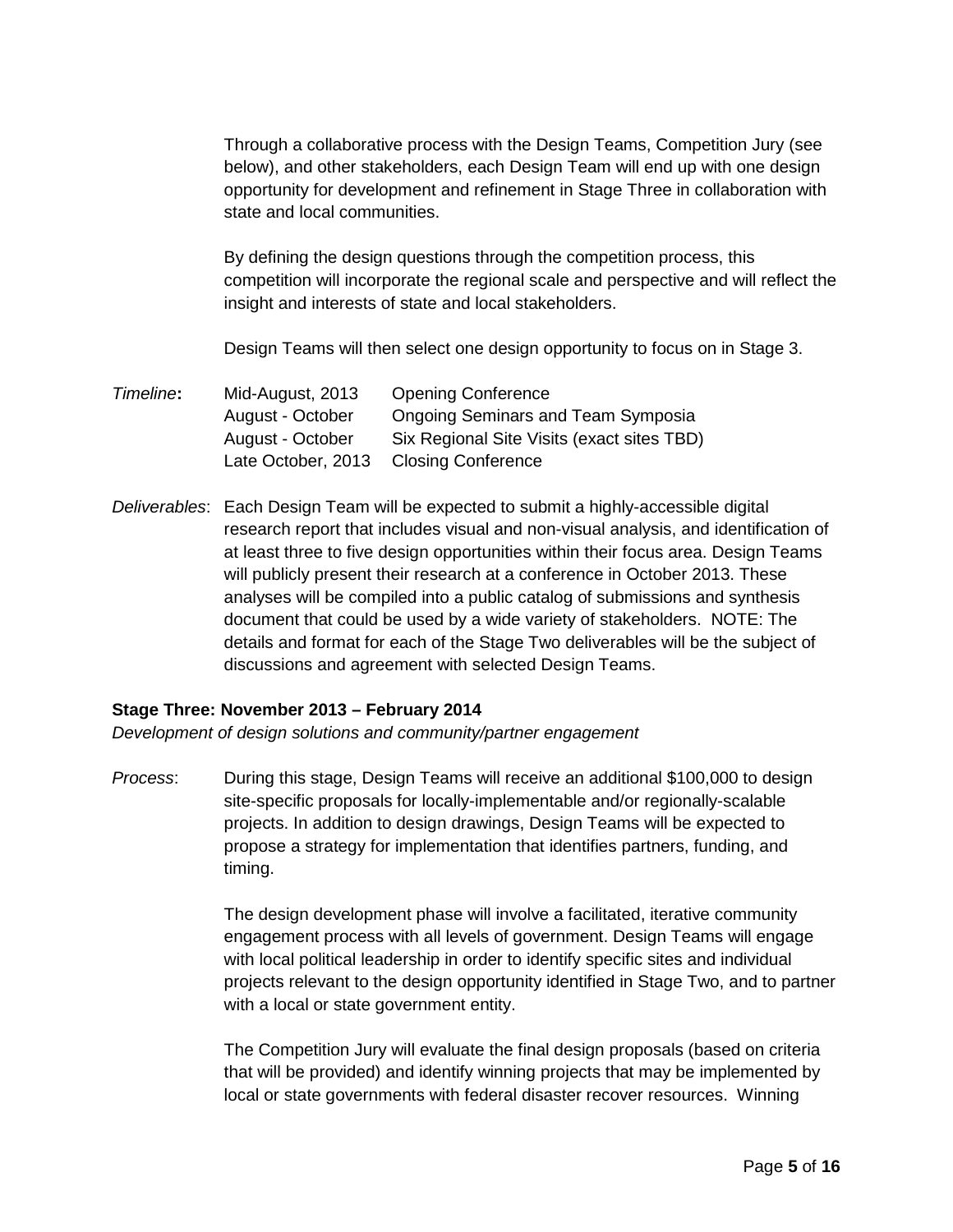projects will be presented publicly at a regional planning and design conference in the Sandy-affected region, as well as at TBD international venues.

Stage Three partners will include the Municipal Art Society of New York, the Regional Plan Association, and the Van Alen Institute. These partners will develop an iterative design process, rooted in the research from Stage Two, to help connect Design Teams with key partners and develop place-based design solutions.

*Timeline:* TBD

*Deliverables:* Design and refinement of place-based design solutions implementable with CDBG-DR and other funding.

#### **Stage Four: March 2014 – TBD**

*Implementation of winning designs by state and/or local governments with federal disaster recovery funds*

- *Process:* A winning Design Team or Design Teams will proceed from Stage 3 to Stage 4 and work closely with state and/or local government entities to implement their winning designs and key projects. Following the announcement of the competition winners, HUD will make an allocation of CDBG-DR funds for Sandy impacts and identify how the use of these funds will align with leveraging the implementation of the winning projects/proposals.
- *Timeline:* Spring 2014
- *Deliverables:* State or local governments receiving a final round CDBG-DR allocation will submit an action plan or action plan amendment to HUD identifying how it intends to use the funds consistent with guidelines and requirements published by Notice in the Federal Register.

## **COMPETITION LEADERSHIP**

#### **Managing Partners**

While the Hurricane Sandy Rebuilding Task Force is launching the competition, lead responsibility will transfer to the U.S. Department of Housing and Urban Development as the Task Force winds down in Late Summer/Early Fall 2013. The National Endowment for the Arts is lending their expertise to advise the Task Force and HUD in management and design of the overall process. In addition, many other federal departments and agencies are involved in the process both through the Task Force and in subsequent stages.

The Task Force is partnering with New York University's Institute of Public Knowledge, in collaboration with regional partners, to design and run the analysis process in Stage Two. In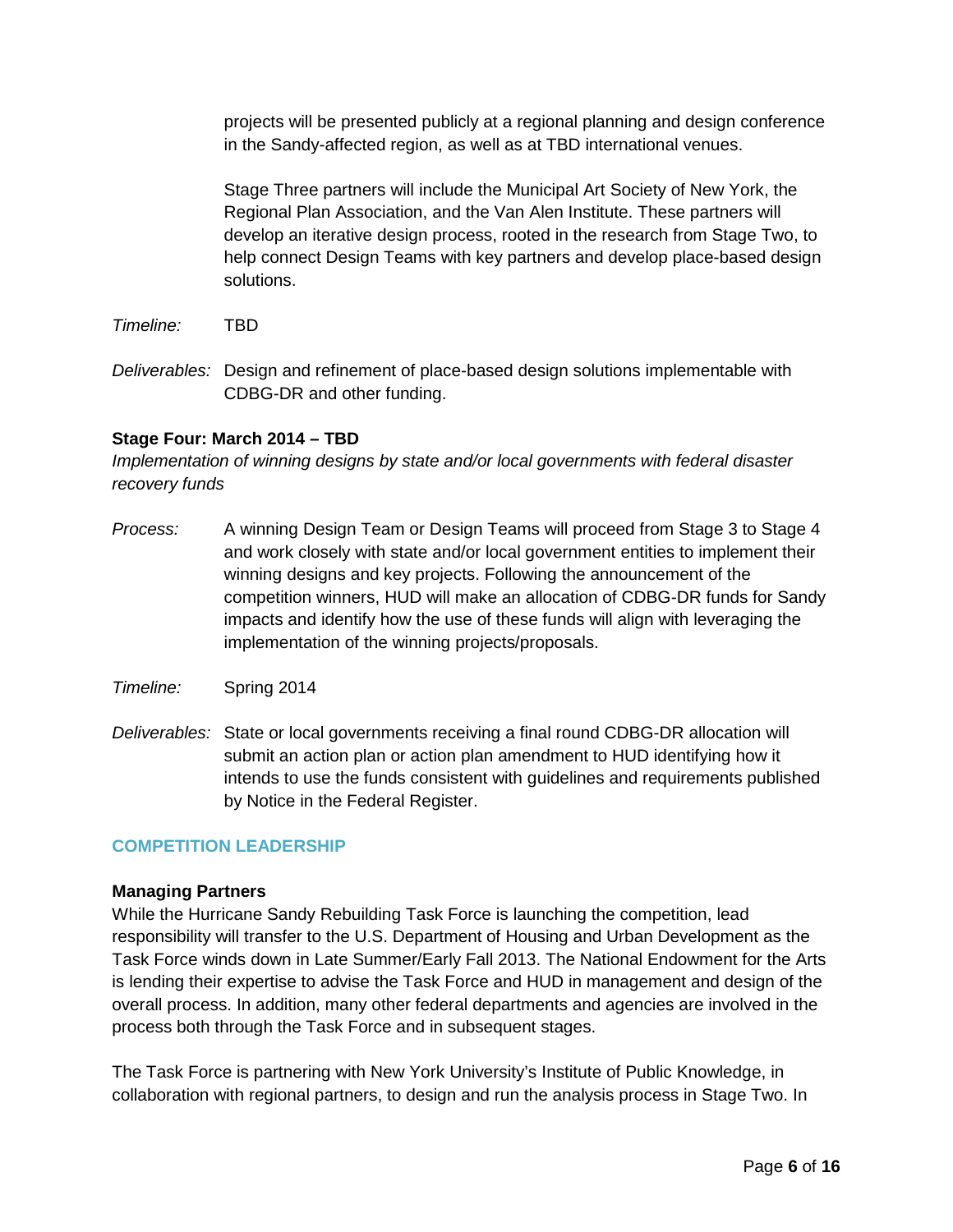addition, the Task Force is partnering with the Municipal Art Society of New York, the Regional Plan Association, and the Van Alen Institute to design and run the design process in Stage Three.

# **Competition Jury**

The REBUILD BY DESIGN Jury functions as an expert panel throughout the competition process, providing critical input during the analysis and design stages. The Jury will also help evaluate submissions at the end of Stage Two and ultimately judge the final designs at the end of Stage Three.

Jury members confirmed to date include:

- **Hon. Shaun Donovan**, Secretary, U.S. Department of Housing and Urban Development and Chair, Hurricane Sandy Rebuilding Task Force
- **Dr. Howard Frumkin**, Dean, School of Public Health. Professor, Env. and Occ. Health Sciences. University of Washington
- **Dr. Susan Cutter**, Carolina Distinguished Professor and Director, Hazards and Vulnerability Research Institute, University of South Carolina
- **Ricky Burdett**, Professor of Urban Studies at the London School of Economics and Political Science (LSE), Head of the Department of Sociology and Director of LSE Cities and the Urban Age Program
- **Bruce Katz**, Vice President and Director, Metropolitan Policy Program, The Brookings **Institution**
- **Dr. Dirk Sijmons**, Professor of Landscape Architecture TU-Delft NL, curator 6th International Architecture Biennale Rotterdam 2014 'Urban by Nature'
- **Mark Tercek**, President and Chief Executive Officer, The Nature Conservancy
- Representative from the American Society of Landscape Architects
- Representative from the Urban Land Institute
- Representative from the American Institute of Architects

A final list of jurors will be published at a later date.

For more information on all of the REBUILD BY DESIGN partners and jurors see Appendix C.

## **CONTACT**

Please direct all competition-related inquiries to rebuildbydesign@hud.gov. Frequently asked questions will be posted on **[HUD's website](http://portal.hud.gov/hudportal/HUD?src=/sandyrebuilding/rebuildbydesign)**.

## **APPENDICES**

- A. REBUILD BY DESIGN Request For Qualifications (Stage One)
- B. REBUILD BY DESIGN Starter Kit (Stage One)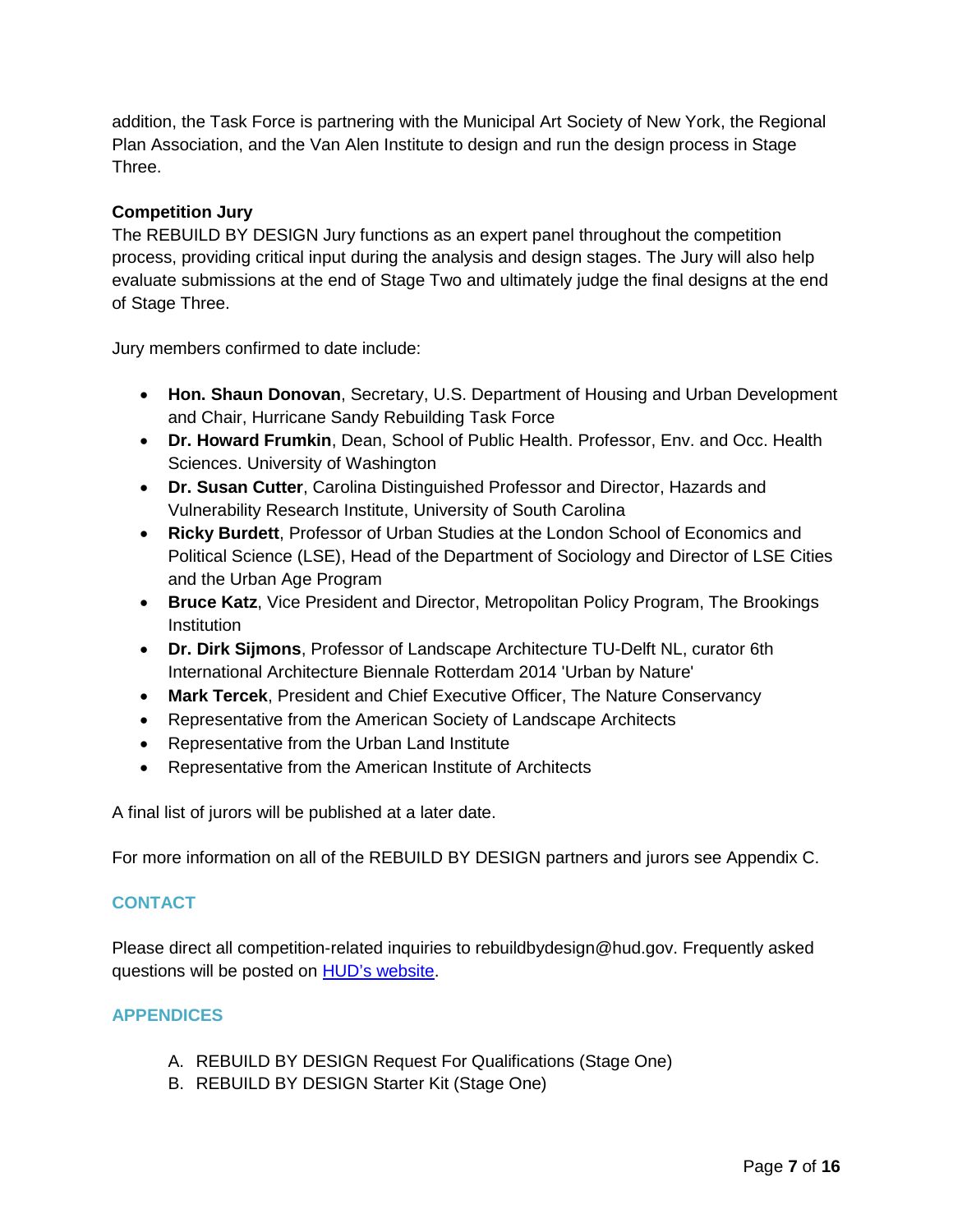# **APPENDIX A: REBUILD BY DESIGN Request for Qualifications**

# **Timeline**

| June 20, 2013      | <b>RFQ Released</b>                       |
|--------------------|-------------------------------------------|
| July 20, 2013      | Deadline to Submit Responses              |
| July 25, 2013      | Task Force Review/Selection of 5-10 Teams |
| Early August, 2013 | Public Announcement of Selected Teams     |

# **Eligibility**

Teams are required to demonstrate professional expertise in at least three of the following fields: infrastructure engineering, landscape design, urban design, architecture, land use planning, community development, communications design, public finance, or real estate.

Teams with additional expertise in the following fields are encouraged: social-science, economic development, ecology, hydrology, water safety, transportation, resilience, sustainability, projectmanagement, finance, arts, graphic design, industrial design, or other disciplines as appropriate.

Teams must have demonstrable experience in interdisciplinary research, analysis, and design – especially related to the spatial impacts of ecological, economic, and social development on the regional scale.

All levels of experience are encouraged to apply in order to attract innovative thinking and new approaches, however, at least one team member must have experience working with publicallyfunded projects.

# **Submission Requirements**

Applicants must submit a proposal in response to this Request for Qualifications to rebuildbydesign@hud.gov no later than 5:00 PM EDT on Friday, July 19, 2013. All proposals must be submitted in PDF format; hardcopy proposals will not be accepted.

Proposals should be no longer than 12 one-sided pages (format US Letter), including text, images, and/or drawings. Font size cannot exceed 11 points; file size cannot exceed 20MB.

Applicants must address the following in their proposals.

- **List of team members (1 page):** Include each team member's name, affiliation, contact information, and website. Clearly identify a single lead contact for follow up.
- **Focus area:** Clearly identify your team's selected focus area (i.e. coastal communities, high-density urban environments, ecological and waterbody networks, or other). See Page 1 of the Competition Brief for detailed information.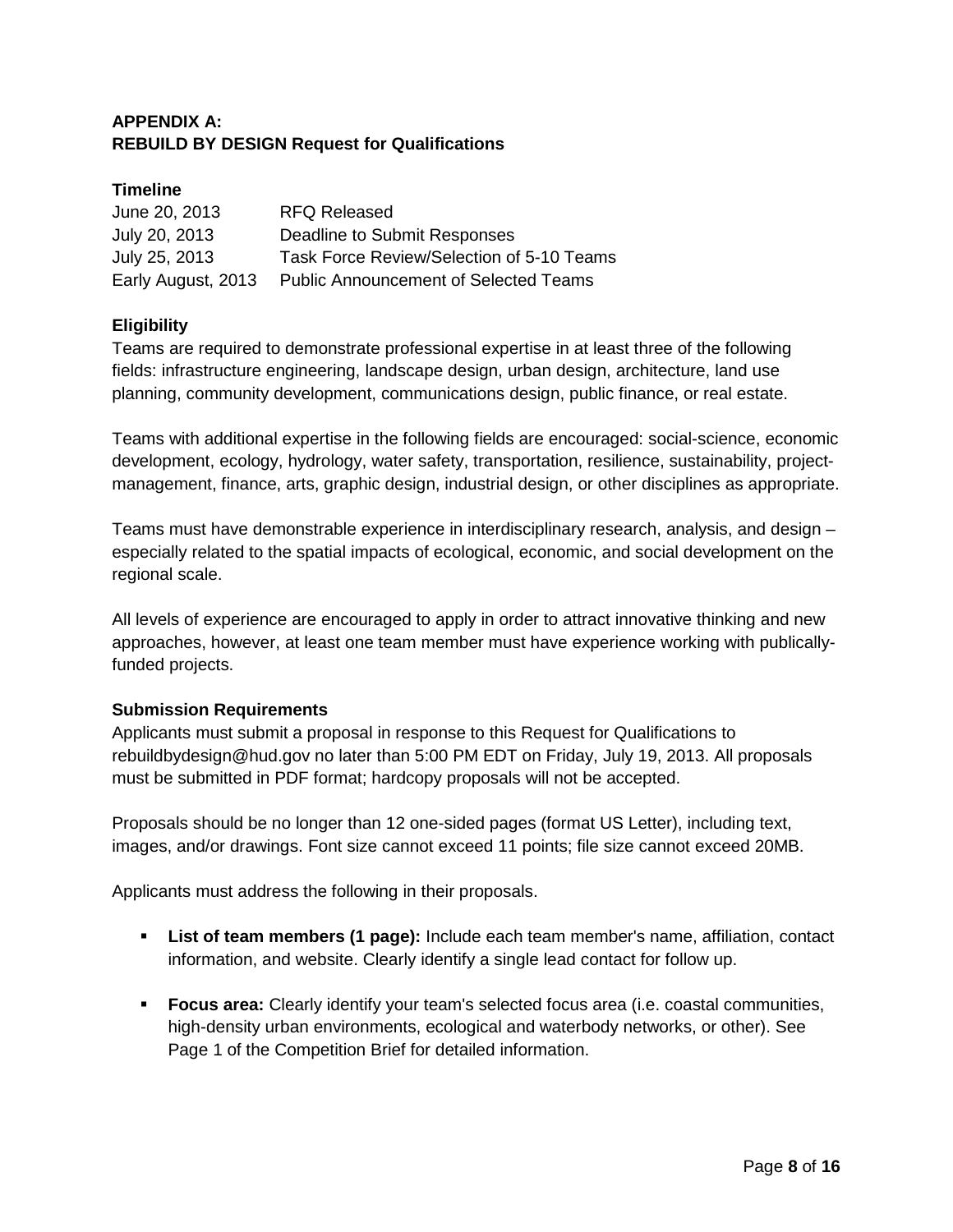- **Summary of team's strengths and relevant experience (2-3 pages):** Provide a narrative summary of the team's collective strengths and experience relevant to the goals of the competition and to the team's selected focus area. Clearly articulate each team member's specific contribution to this effort and the interdisciplinary strength that distinct the team. Discuss past collaborative efforts among team members, if applicable.
- **Selected relevant projects and expertise (3-6 pages):** Submit highlights of previous work relevant to the goals of the competition and to the team's research focus and design approach. Include both visual and non-visual examples. Do not include links to external documents.
- **Conceptual approach (2-4 pages):** Include a narrative description of the team's proposed research and design approach and initial ideas within one of the four focus areas. Submit your ideas on how the team wants to work (process) and what your initial thinking is on the issues at stake and the possible concepts that might emerge. Illustrate these concepts in regard to what vulnerabilities your team would focus on. Elaborate on your strategy for connecting research and analysis activities to the development of implementable, place-based design solutions. Note that these ideas are illustrations for the team's approach and innovative thinking. Selected Design Teams will finalize their focus based off of their research during Stage Two.

## **Selection Process**

Designees from the Hurricane Sandy Rebuilding Task Force\* will serve as the Stage One Selection Committee and will select 5-10 design teams based on the criteria listed below. \*On December 7, 2012, President Obama established the Task Force and appointed U.S. Department of Housing and Urban Development Secretary, Shaun Donovan, as Chair. The Task Force is made up of executive-level representation from over 20 federal departments and agencies including White House offices.

Applicants that are chosen by the Selection Committee will be invited to participate in Stages Two and Three, at which point they will be expected to enter into an agreement and provided a Scope of Work. Then, these Design Teams will be provided \$100,000 USD to participate in Stage Two. Teams proceeding to Stage Three will be provided with another \$100,000 USD to advance their design proposals.

## **Evaluation Criteria**

The Stage One Selection Committee will identify Design Teams based on the following criteria:

- 1. Team composition
	- a. Depth of interdisciplinary experience
	- b. Capacity to work collaboratively on interdisciplinary teams
- 2. Quality of past work
	- a. Demonstrated excellence in each of the team member's respective disciplines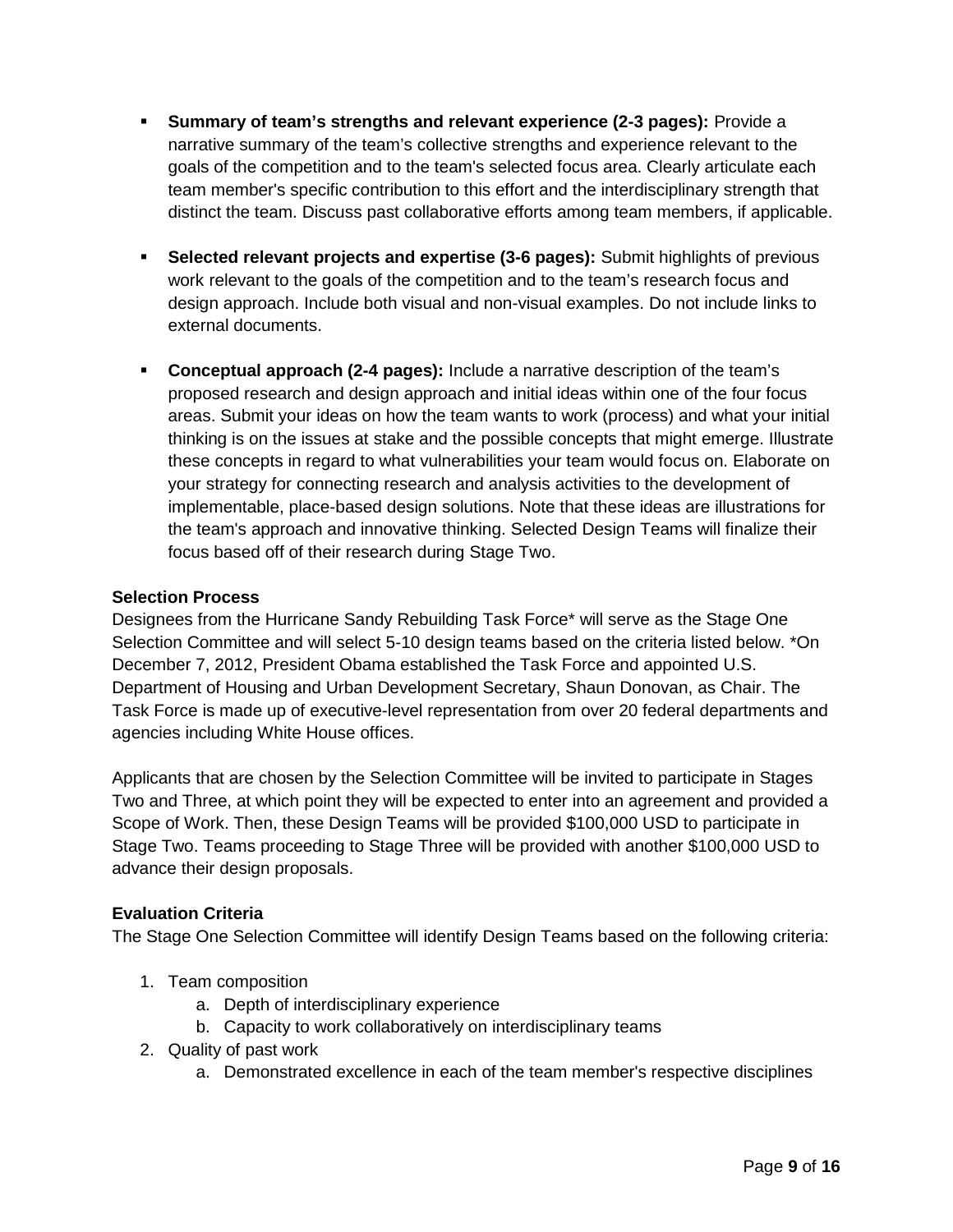- b. Commitment to participatory design and public engagement especially to underserved populations
- c. Relevance of the team's experience to the proposed research focus and design approach
- d. Track record of publically-funded, built projects. NOTE: This criterion is not required for all design team members; however, someone on the team must have experience successfully working through a public process.
- 3. Clarity, style, and thoroughness of proposal

# **Rules and Regulations**

- 1. All proposals must be sent in English.
- 2. Proposals must not exceed 12 single-sided pages and be no larger than 20 megabytes.
- 3. Individual practitioners or offices may participate on multiple teams for the purpose of a submitting a response to the RFQ, however if selected they must select one team on which they will serve.
- 4. If your team is selected to proceed to Stages Two and Three then any changes to team members must approved by the Task Force/HUD.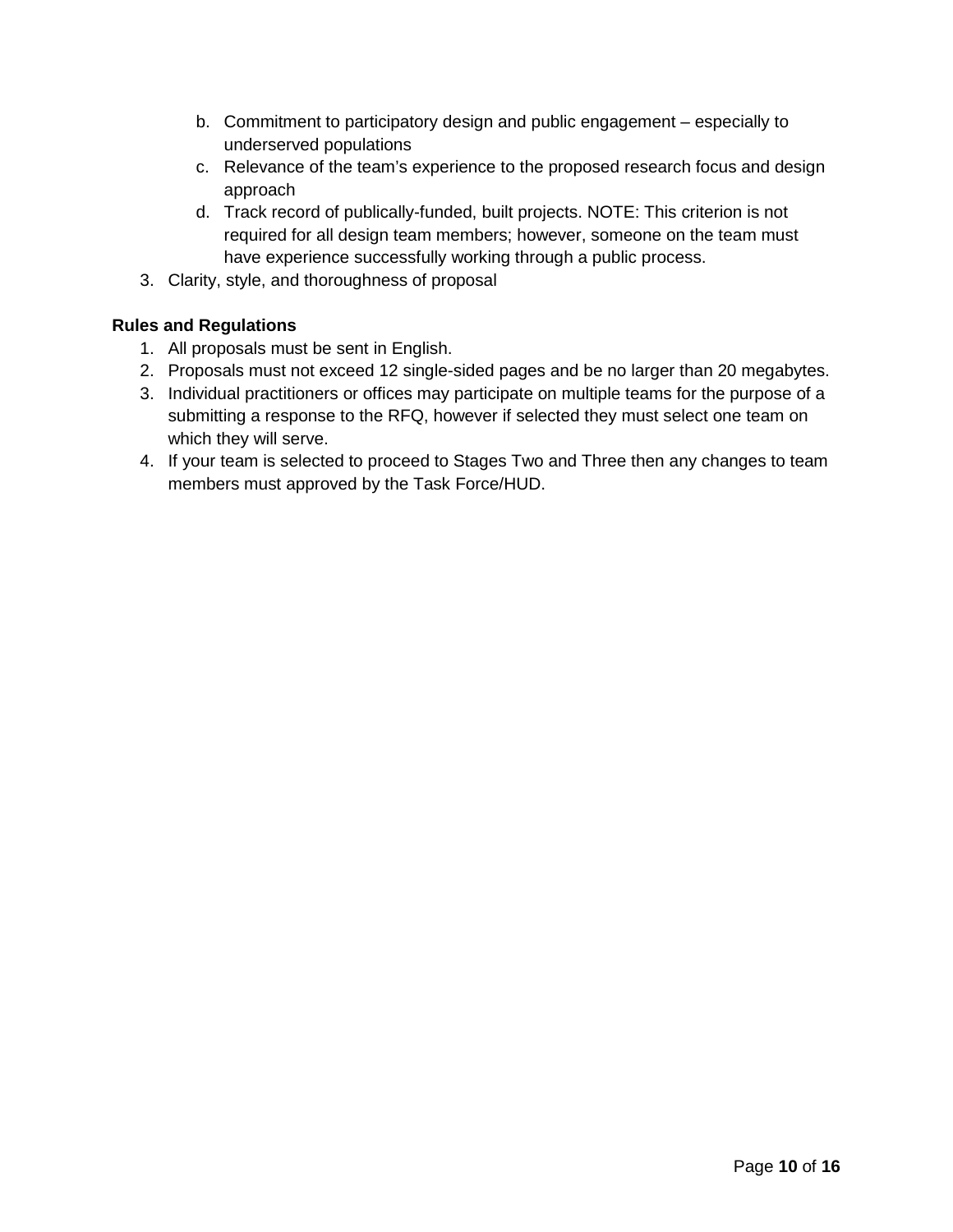# **APPENDIX B: REBUILD BY DESIGN Starter Kit (Stage One)**

# **OVERVIEW**

The Sandy-affected region faces increasing risks from extreme weather events, sea level rise, and flooding. The coastal region must enhance its resilience to be able to effectively respond and thrive given these future risks and vulnerabilities. REBUILD BY DESIGN will produce designs that enhance regional resilience to disaster risks, to support its ongoing economic development, ecological health, and the well-being of its citizens. The process will generate innovative ideas from planners, designers and engineers that take into account the changing nature of the coastal environment.

The communities, cities, waterways, and ecosystems in the Sandy-affected region are part of complex, coupled human-natural systems. Such systems have interdependencies and dynamic interactions between human and natural elements that create nonlinear feedbacks across temporal and spatial scales (Liu et al 2007; Machlis et al 1997; Adger et al 2005). These interactions and feedbacks have implications for the regional economy, environment, human health, and well-being.

Producing a twenty-first century design for coastal communities, high-density urban ecosystems, and ecological networks and waterways requires a system perspective that addresses these interdependencies and feedbacks. Regional scale analyses identify biophysical and socioeconomic patterns and processes that influence system resilience; discuss how demographic, economic, and environmental trends influence system resilience; and assess how urban or coastal community design influences system resilience. This level of analysis will provide the basis for design concepts that present innovative ideas that meet the following standard of resilience.

# **RESILIENCE**

According to the National Disaster Recovery Framework, "Resilience incorporates hazard mitigation and land use planning strategies; critical infrastructure, environmental and cultural resource protection; and sustainability practices to reconstruct the built environment, and revitalize the economic, social and natural environments." An effectively designed built environment can maintain ecosystem services that provide natural protection against disaster risks, reduce environmental impacts to lessen disaster vulnerability, and provide collateral benefits for communities, the economy, and public health. Resilient communities recover critical social and civic functions quickly after a disaster. Regional planning and design can provide a more resilient built environment; it can also facilitate the social processes that underlie a community's resilience (e.g. core values, adaptive capacity, social capital and networks, sense of place, agency, trust in institutions, effective leadership, and public engagement). Achieving resilience is a long-term process. Resilient systems have the following characteristics: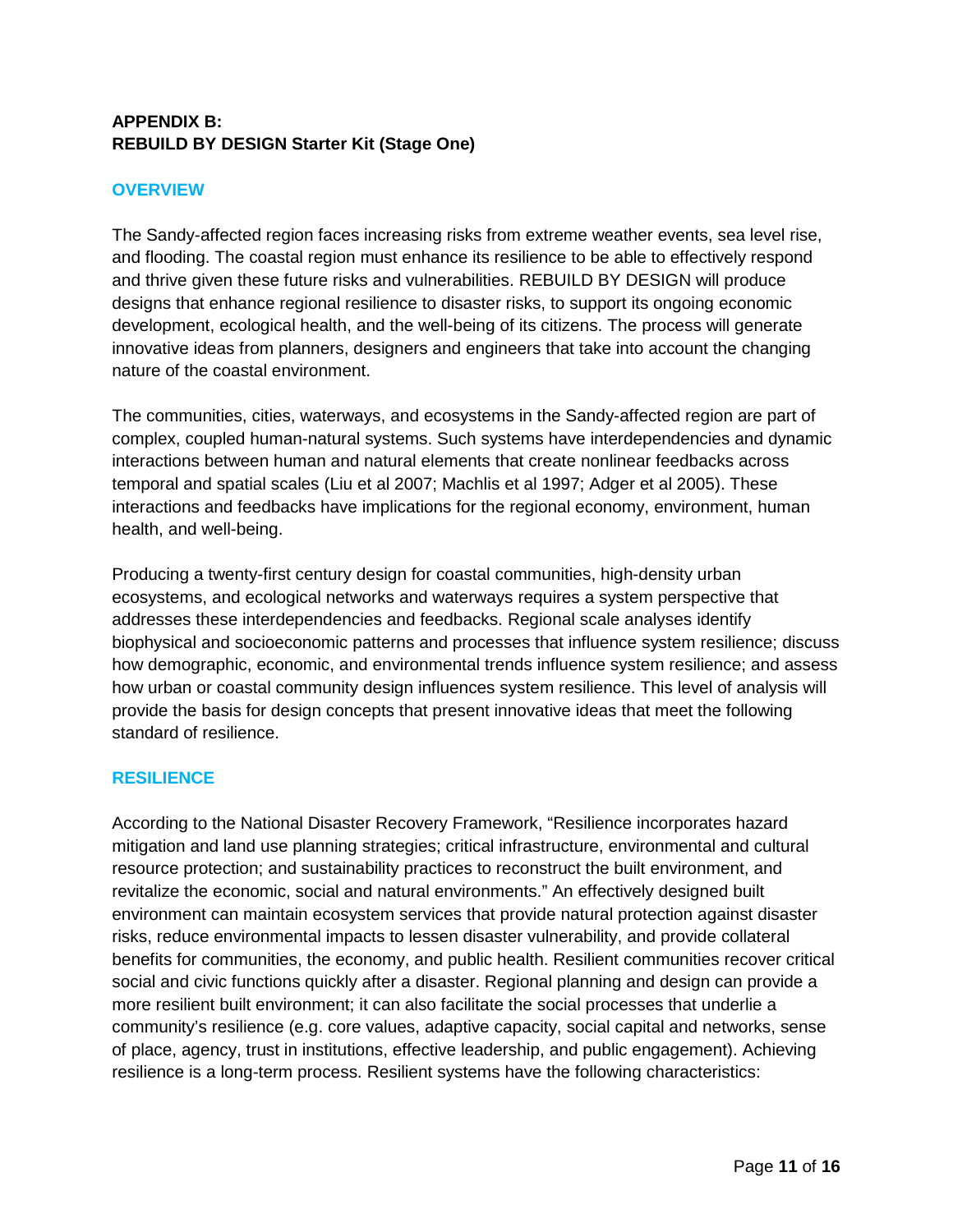- 1. **Diversity**: A diversity of ecological, human, and economic resources allows for a wide range of responses to a stressor.
- 2. **Redundancy**: Having back-up or substitutable components and processes increases resiliency.
- 3. **Network connectivity**: Tight couplings between system nodes allow for rapid detection of changes, but lead to brittleness and cascading failures. Loose couplings may provide a buffer to stressors, but not facilitate responsiveness across the system.
- 4. **Modularity**: Individual units retain self-sufficiency and autonomy if disconnected from larger networks. Allows for continued functionality during a widespread event.
- 5. **Adaptability**: Capacity to learn and adapt. Capable of functioning despite uncertainties. Helps avoid brittleness, or incapability of modifying responses to stressors.

# **DATA FOR REGIONAL ANALYSIS AND DESIGN**

This Starter Kit presents set of data for applicants to use and incorporate, as appropriate, in their initial responses to the Request for Qualifications. This is not intended to be an exhaustive list of relevant datasets or resources. Some regional assets and trends, for instance, are not easily captured by geospatial data or other indicators, such as local environmental knowledge and community values.

# **Coastal Environment – Cultural Resources**

Coastal cultural resources include heritage sites and trails, museums, and libraries. The region is also host to Indian tribal lands and cultural heritage. Cultural resources contribute to the diverse and vibrant cultural life in high-density urban environments and coastal communities. They shape community sense of place, our national identity, and the tourism economy. However, these resources are vulnerable to flooding, storm surge, and sea level rise. Data is available from the [National Park Service.](https://irma.nps.gov/App/Reference/Profile/2194483?lnv=true)

## **Coastal Environment – Environmental Concerns**

Coastal communities and high-density urban environments face environmental concerns that pose risks to public health, urban and coastal ecosystems. Storm hazards exacerbate risks by spreading contamination and producing waste. Resilient design should promote a clean urban environment, which is linked to improved public health, stronger local economies, and lower crime rates. It should strive to not place vulnerable populations already working to achieve environmental justice further in harm's way. It also involves return to operations of urban environmental systems such as water treatment and sanitation, and requires attention to waste disposal and decontamination. The Environmental Protection Agency provides [geospatial data](http://www.epa.gov/enviro/geo_data.html) and community-specific data at **[EJView](http://epamap14.epa.gov/ejmap/entry.html), [Envirofacts](http://www.epa.gov/enviro/)**. State data are available for [CT](http://magic.lib.uconn.edu/connecticut_data.html), [MD](http://imap.maryland.gov/Pages/default.aspx), [NJ](http://www.nj.gov/dep/gis/depsplash.htm), [NY](http://www.dec.ny.gov/geodata/), [RI](http://www.edc.uri.edu/rigis/data/all.aspx).

## **Coastal Environment – Natural Resources**

Natural resources of the coast contribute to the regional economy, including small businesses, and to the area's quality of life. Water resources are especially critical to shipping, [navigation](http://www.navigationdatacenter.us/gis/gis1.htm), transportation, community water sources, tourism and outdoor recreation (e.g. to parks, [wildlife](http://www.fws.gov/gis/data/national/index.html#NWRS%20BOUNDARY)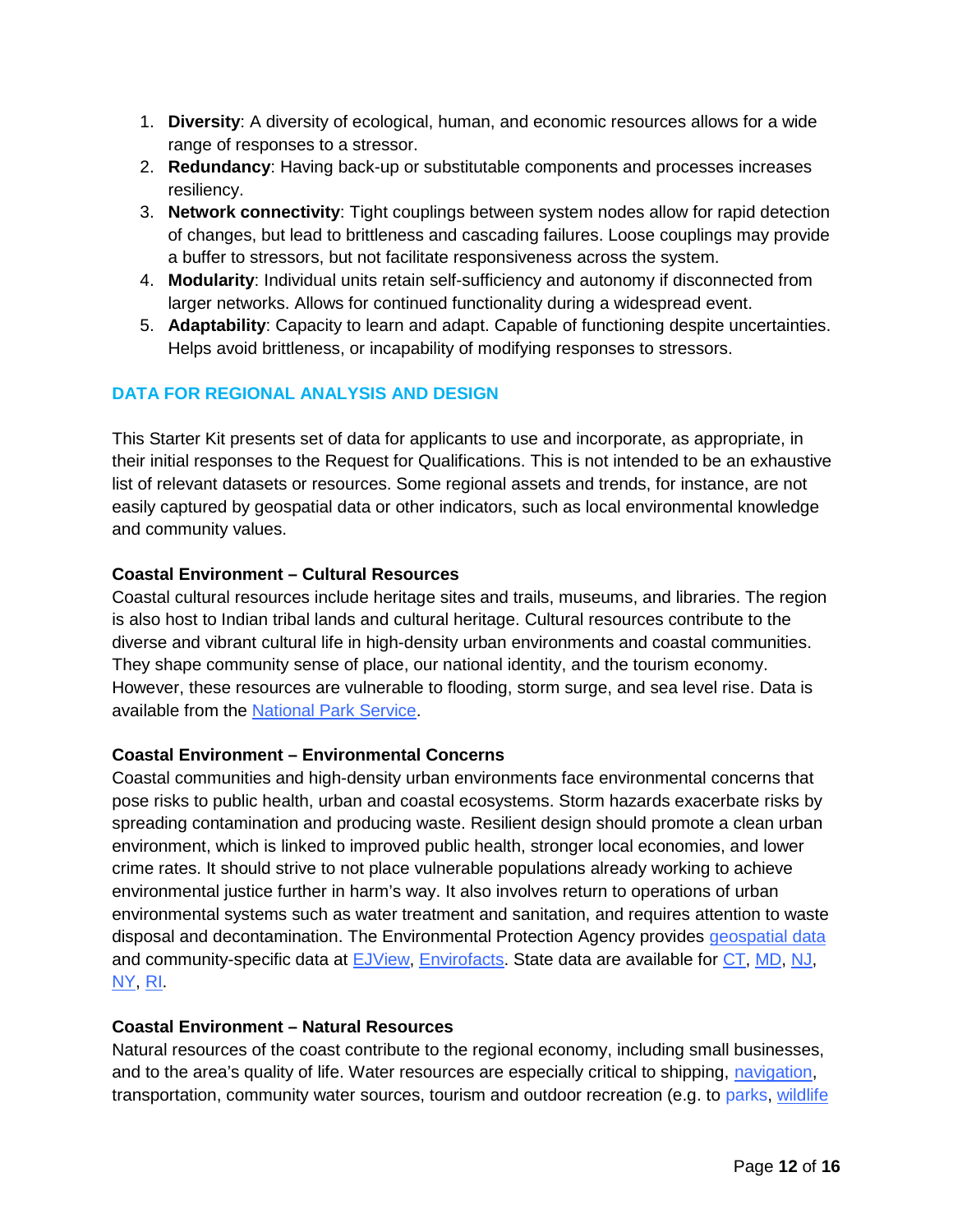[refuges,](http://www.fws.gov/gis/data/national/index.html#NWRS%20BOUNDARY) US [National Forest Service lands\)](http://fsgeodata.fs.fed.us/vector/lsrs.php), [recreational and commercial](http://www.st.nmfs.noaa.gov/st5/publication/fisheries_economics_2009.html) [fishing](http://nefsc.noaa.gov/read/socialsci/communitySnapshots.php). Natural resources such as [wetlands](http://www.fws.gov/wetlands/) provide ecosystem services that support resilience. [Coastal](http://www.fws.gov/CBRA/Maps/Mapper.html) [barriers](http://www.fws.gov/CBRA/Maps/Mapper.html) serve as the mainland's first line of defense against the impacts of severe coastal storms and erosion. However, these resources may already be under stress from human activity. [Environmental Sensitivity Index](http://response.restoration.noaa.gov/maps-and-spatial-data/environmental-sensitivity-index-esi-maps.html) maps provide a concise summary of coastal resources at risk if an oil spill occurs nearby (e.g. birds, shellfish beds, sensitive shorelines, public beaches). Effective urban and natural ecosystem management can enhance disaster resilience and reduce risk to coastal natural resources. State natural resources data are available for [CT,](http://magic.lib.uconn.edu/connecticut_data.html) [MD](http://www.dnr.state.md.us/gis/), [NJ,](http://www.nj.gov/dep/gis/depsplash.htm) [NY](http://www.dec.ny.gov/geodata/), [RI](http://www.edc.uri.edu/rigis/data/all.aspx). The [National Map](http://nationalmap.gov/) provides current topographic and base map layers from the USGS.

## **Demographic Trends**

The region contains a diverse and vibrant population. Resilience requires capitalizing on this diversity of human resources. However, vulnerable subpopulations may be particularly at risk in the face of disasters (e.g. elderly, impoverished, children, disabled, linguistically isolated, tourists, renters, homeless). Understanding demographic trends help us estimate demands on supply chains, infrastructure and the built environment, ecosystem services, and natural and cultural resources. [Decennial Census and American Community Survey](http://factfinder2.census.gov/faces/nav/jsf/pages/index.xhtml) data are available at [Spatial Trends in Coastal Socioeconomics \(STICS\).](http://coastalsocioeconomics.noaa.gov/) [Current Population Survey](http://thedataweb.rm.census.gov/ftp/cps_ftp.html) supplement data on [Civic health](http://www.volunteeringinamerica.gov/national) indicates volunteerism, political, and other civic engagement.

## **Economic Trends**

The Sandy-affected region is a cornerstone of the global marketplace. It is also host to thousands of small businesses that help communities and residents thrive. Economic data help us understand the regional economy's reliance on its infrastructure, marine and coastal resources. Achieving resilience means that critical economic assets, business operations, agricultural production, and supply chains are preserved or quickly restored to function. Resilience increases as the diversity, quantity, and equitable distribution of economic resources increases. Economic data can help us identify who is socioeconomically vulnerable to coastal disasters. [STICS](http://coastalsocioeconomics.noaa.gov/) compiles individual, household, and regional economic data from the Decennial Census, American Community Survey, [Bureau of Economic Analysis](http://www.bea.gov/regional/docs/noaa.cfm) and [Bureau of](http://www.bls.gov/data/) [Labor Statistics](http://www.bls.gov/data/) for Coastal Shoreline Counties. [ENOW](http://www.csc.noaa.gov/digitalcoast/data/enow) provides economic indicators on business establishments, employment, wages, and GDP for coastal counties. [National Ocean](http://www.oceaneconomics.org/default.aspx?AspxAutoDetectCookieSupport=1) [Economics](http://www.oceaneconomics.org/default.aspx?AspxAutoDetectCookieSupport=1) program provides data on ocean and coastal markets, tourism and recreation, ports and cargo, natural resources, population and housing, non-market values, and public expenditures. [Human Development Index for States](http://www.measureofamerica.org/maps/) provides a composite indicator of states' economic development and well-being. [Small Business Administration](http://www.sba.gov/category/navigation-structure/starting-managing-business/starting-business/establishing-business/b-1) links to business, trade, GDP, and other economic data. [Innovation in American Regions](http://www.statsamerica.org/innovation/index.html) presents innovation indicators for state, counties, and metro regions.

## **Hazards – Climate trends**

Climate trends indicate changing temperatures, precipitation, and extreme events. There are data on [Historical hurricane tracks](http://www.ncdc.noaa.gov/oa/ibtracs/index.php?name=gis-new) and [Federally declared disasters](https://explore.data.gov/Other/FEMA-Public-Assistance-Funded-Projects-Summary/btjd-2xvr). Historic precipitation and temperature data are at the [Natural Resources Conservation Service](http://datagateway.nrcs.usda.gov/GDGHome_StatusMaps.aspx).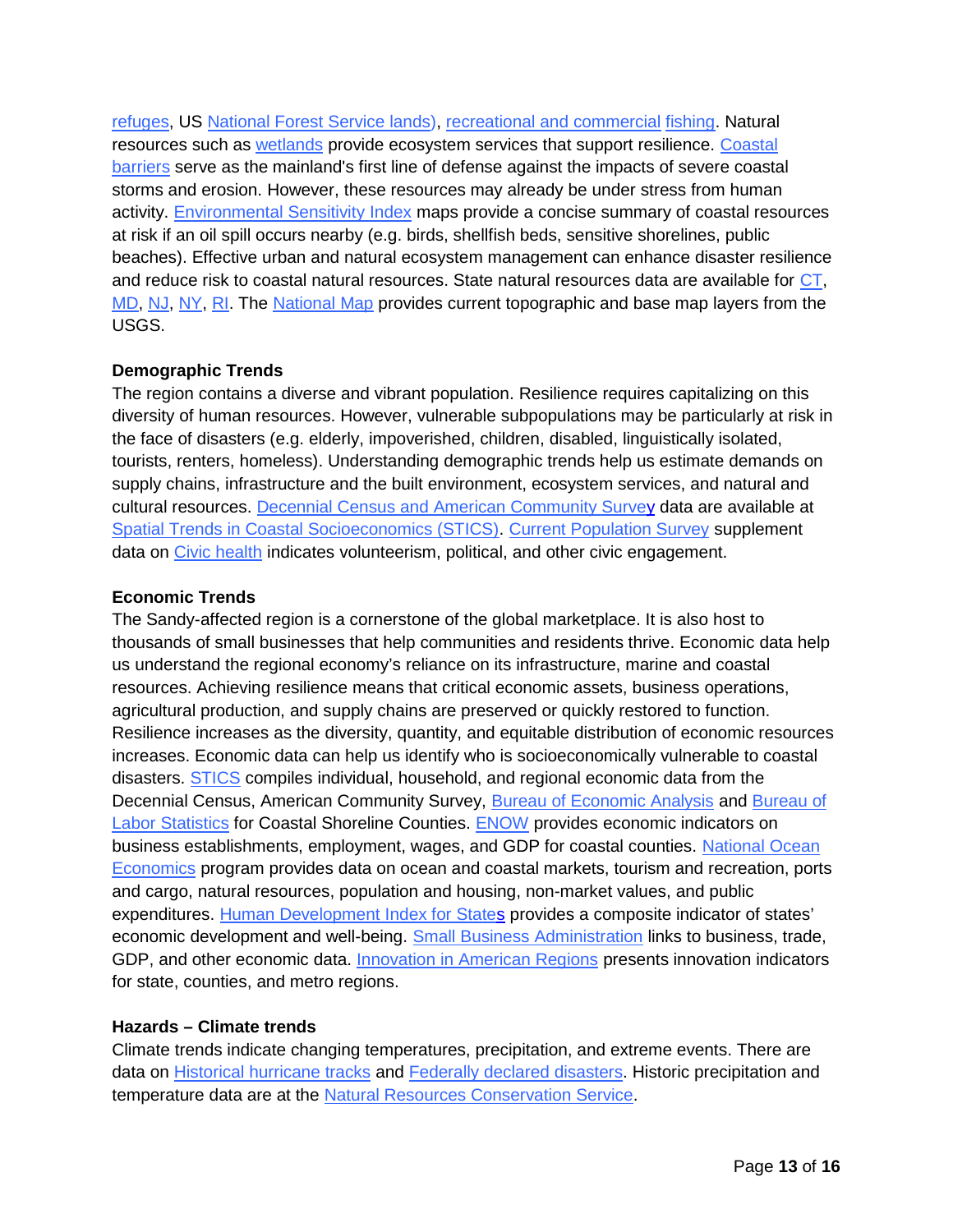## **Hazards – Flood Risk and Vulnerability**

Coastal and riverine flooding, overwash, and sediment deposition can cause significant damages. Coastal data are available via [NOAA Digital Coast](http://www.csc.noaa.gov/digitalcoast/). Floodplain management and post-Sandy planning should rely on best available coastal [flood hazard data](http://fema.maps.arcgis.com/home/webmap/viewer.html?webmap=2f0a884bfb434d76af8c15c26541a545) that is [currently](http://www.region2coastal.com/sandy/abfe) [available for NJ and NY.](http://www.region2coastal.com/sandy/abfe)

#### **Hazards – Sea Level Rise**

During the 21st century, sea-level rise is projected to have a wide range of effects on coastal environments, development, and infrastructure. [Coastal vulnerability](http://pubs.usgs.gov/dds/dds68/) to sea level may vary regionally, and have varying degrees of inundation and [shoreline change](http://pubs.usgs.gov/ds/601/). NOAA's [Sea Level](http://csc.noaa.gov/digitalcoast/tools/slrviewer) [Rise Viewer](http://csc.noaa.gov/digitalcoast/tools/slrviewer) lets users visualize [potential impacts from sea level rise](http://54.243.129.238/SLR.html).

#### **Hazards – Storm Risk**

[Natural hazard statistics](http://www.nws.noaa.gov/os/hazstats.shtml) detail damages, injuries, and fatalities from past storms. Climate change affects storm frequency and intensity. Storms cause storm surge, [riverine and coastal](http://wim.usgs.gov/FIMI/FloodInundationMapper.html) [flooding,](http://wim.usgs.gov/FIMI/FloodInundationMapper.html) and erosion.

#### **Infrastructure- Critical infrastructure**

Critical infrastructure includes telecommunications, energy, transportation, and water. It includes lifelines, or large, geographically distributed networks that need to become operational quickly after a disaster. Interoperability aids resilience. Critical infrastructure fulfills important socioeconomic and civic functions. It is essential to national security and to local community functioning. However, it may be vulnerable to sea level rise, flooding, and storm surge. Climate change has the potential to directly damage infrastructure via sea level rise, intense precipitation, extreme heat and increases in hurricane intensity. The Federal Emergency Management Agency's HAZUS, available on **[STICS](http://coastalsocioeconomics.noaa.gov/)**, provides critical facility data for: transportation, medical, emergency response, energy, water, schools. The Department of Transportation has the [National Transportation Atlas](http://www.rita.dot.gov/bts/sites/rita.dot.gov.bts/files/publications/national_transportation_atlas_database/2012/index.html) and [National Transportation Statistics](http://www.rita.dot.gov/bts/sites/rita.dot.gov.bts/files/publications/national_transportation_statistics/index.html).

#### **Infrastructure – Housing**

Housing structures have differing vulnerabilities to sea level rise, flooding, and other storm effects. This difference may be due to its structure (e.g. high rise v. mobile home), as well as to its social role (e.g. vacation rental v. owner-occupied). Housing structural and demographic data thus indicate household and community resilience. [STICS](http://coastalsocioeconomics.noaa.gov/) provides housing data from the Decennial Census and American Community Survey. [American Housing Survey](http://www.huduser.org/portal/datasets/ahs/ahsdata11.html) data and [CPDmaps](http://egis.hud.gov/cpdmaps/) (showing Community Development Block Grants, HOME, ACS, and other housing data) are available from the Department of Housing and Urban Development.

## **Land Surface – Land cover**

Knowing how agricultural lands, developed areas, and natural habitat aids are distributed, and how these distributions change over time, aids land use planning to improve coastal living conditions and maintain ecological processes. Data on coastal land cover will be at NOAA's [Coastal Change Analysis Program \(C-CAP\)](http://www.csc.noaa.gov/digitalcoast/data/ccapregional) (Regional Land Cover, expected Summer, 2013). The 2006 [National Land Cover Dataset](http://www.mrlc.gov/nlcd2006.php) is available via the Multi-Resolution Land Characteristics Consortium.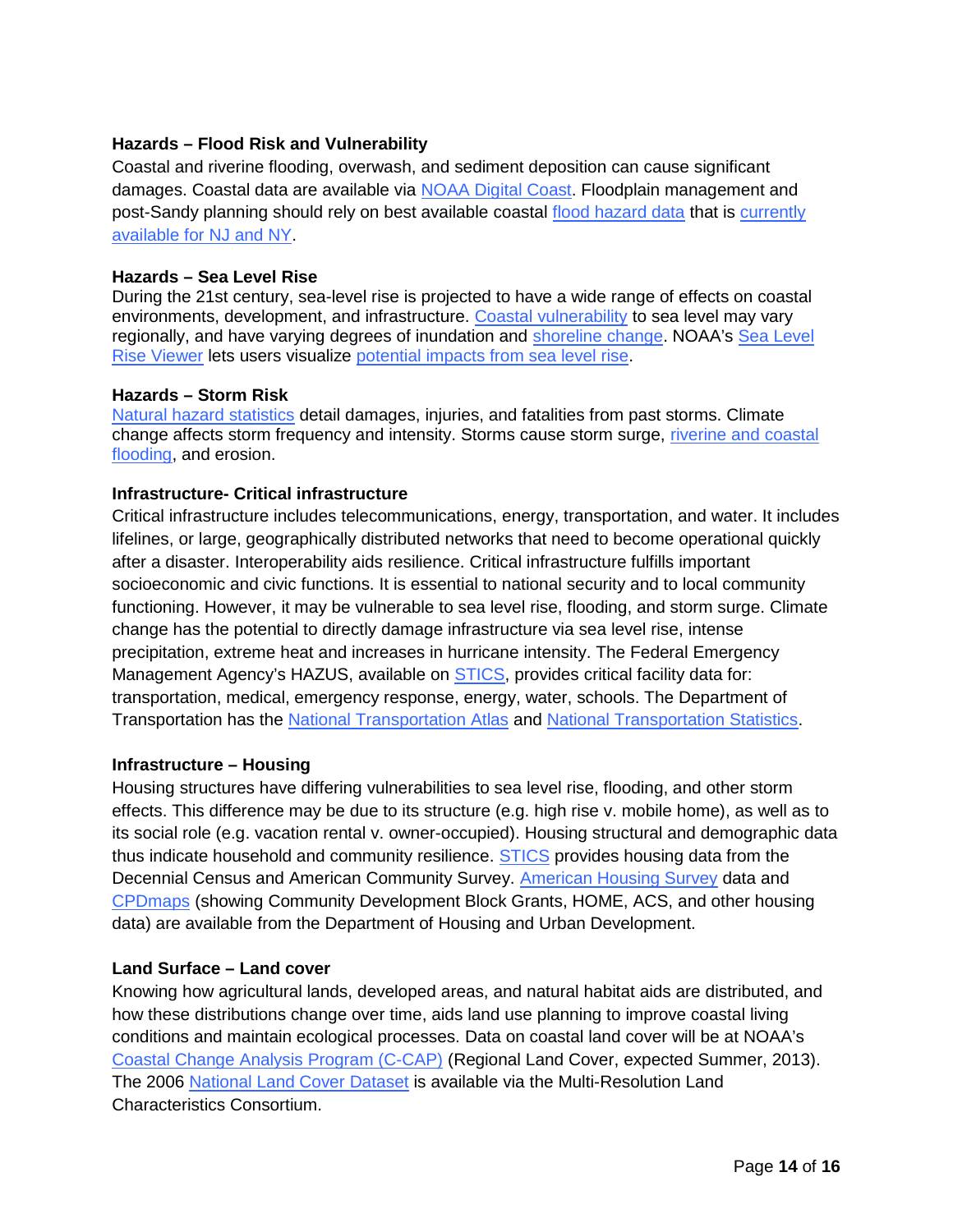# **Land surface-Topography**

The coastal zone, in addition to being proximal to the ocean, is a zone of dynamic, low-relief topography. Climate-change and sea-level rise amplify coastal communities' risks of inundation, erosion, sediment deposition, and salt water intrusion, particularly during major weather events. High-definition [LiDAR](http://csc.noaa.gov/htdata/lidar1_z/geoid12a/data/) (NOAA) data provide useful, real-world ground conditions for coastal design and risk estimation. [LiDAR](http://lidar.cr.usgs.gov/) (US Geological Survey) help planners identify features such as shoreline, assess elevation relative to hazard risks, and visualize post-disaster alterations to the physical landscape.

#### **Public Health**

Public health data indicate the coastal population's vulnerability to coastal disasters. People with chronic medical conditions were less able to evacuate during Hurricane Sandy. Disasters pose immediate health threats such as drowning during storm surge; health threats from mold or CO poisoning may arise later. Regional resilience is indicated by the absence of disaster-induced mortality or pathology, as well as by aggregate well-being. Design can be used to promote public health, such as by ensuring that neighborhoods are walkable and have access to healthful foods. The Center for Disease Control's [Snap Shots of State Population Data \(SNAPS\)](http://emergency.cdc.gov/snaps/) provides public health snapshots to be used for emergency response. Other public health data include the Center for Disease Control's [Behavioral Risk Factor Surveillance System,](http://www.cdc.gov/brfss/gis/gis_maps.htm) [Community Health Status Indicators,](http://wwwn.cdc.gov/CommunityHealth/homepage.aspx?j=1) and [Health Indicators Warehouse](http://healthindicators.gov/), and the Department of Health and Human Services's healthdata.gov.

A full list of Starter Kit datasets is available [here](http://portal.hud.gov/hudportal/documents/huddoc?id=StarterKitDatasets.xlsx).

## **REFERENCE DOCUMENTS**

#### **Coastal resilience**

- Committee on Increasing National Resilience to Hazards and Disasters; Committee on Science, Engineering, and Public Policy; The National Academies. 2012. [Disaster](http://www.nap.edu/catalog.php?record_id=13457) [Resilience: a National Imperative.](http://www.nap.edu/catalog.php?record_id=13457) Washington: The National Academies Press.
- H. John Heinz III Center for Science, Economics, and the Environment. 2002. [Human](https://adapt.nd.edu/resources/462/download/Human_Links_to_Coastal_Disasters.pdf) [links to coastal disasters](https://adapt.nd.edu/resources/462/download/Human_Links_to_Coastal_Disasters.pdf). Washington: The Heinz Center.
- National Climate Assessment. 2009. [National Climate Change.](http://nca2009.globalchange.gov/national-climate-change) [Northeast.](http://nca2009.globalchange.gov/northeast) 2012 Scenarios for [climate change,](http://scenarios.globalchange.gov/scenarios/climate) [sea level rise](http://scenarios.globalchange.gov/scenarios/sea-level).
- NYS 2100 Commission. 2013. [Recommendations to Improve the Strength and](http://www.governor.ny.gov/assets/documents/NYS2100.pdf) [Resilience of the Empire State's Infrastructure.](http://www.governor.ny.gov/assets/documents/NYS2100.pdf) NY.
- Renaud, Fabrice G. , Sudmeier-Rieux, Karen, and Marisol Estrella. 2013. *The Role of Ecosystems in Disaster Risk Reduction*. UN University Press. [ISBN-13: 978-92-808-](http://unu.edu/publications/books/the-role-of-ecosystems-in-disaster-risk-reduction.html#overview) [1221-3](http://unu.edu/publications/books/the-role-of-ecosystems-in-disaster-risk-reduction.html#overview).
- Wilbanks, I. and S. Fernandez. 2012. [Climate change and infrastructure, urban systems,](http://www.esd.ornl.gov/eess/Infrastructure.pdf) [and vulnerabilities.](http://www.esd.ornl.gov/eess/Infrastructure.pdf) Technical Report for the U.S. Department of Energy in Support of the National Climate Assessment.